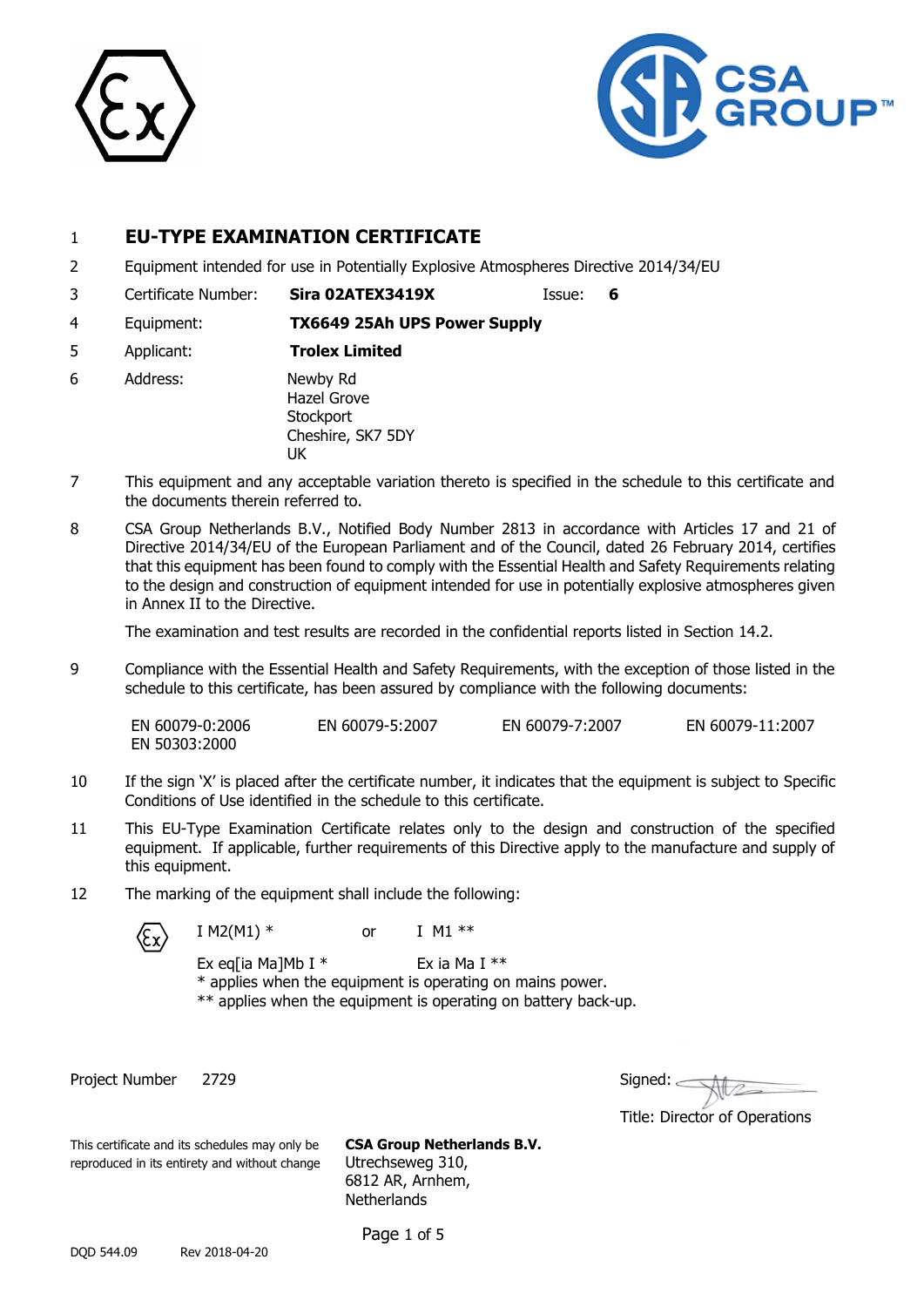



### **EU-TYPE EXAMINATION CERTIFICATE Sira 02ATEX3419X**

**Issue 6**

### 13 **DESCRIPTION OF EQUIPMENT**

The TX6649 un-interruptible Power Supply (UPS) orporates a modified TX6641 Intrinsically Safe Power Supply Chassis (certificate no. Sira 01ATEX2229X and IECEx SIR 10.0107X) housed inside a metal enclosure that is powder filled and sealed, it also features a larger enclosure that includes a battery compartment. The battery compartment is a totally separate part of the main enclosure and is not powder filled. A battery timer switch circuit board is located in the powder filled part of the enclosure. The battery timer switch circuit detects if the battery is being used to supply power and can switch off the power after a pre-determined length of time.

Only the 0.5A and 1.0A versions of the TX6641 Chassis are used for the UPSs. The TX6649 uses two 25Ah batteries, these provide power to equipment located in a hazardous area if the mains power supply fails or is turned off for safety reasons.

When mains powered, this equipment is deemed to be Category M2(M1) or Mb(Ma) equipment, when battery powered, this equipment is deemed to be Category M1 or Ma equipment, however, overall the equipment is deemed to be Category M1 or Ma.

The electrical output parameters are as follows:

| Current output options -  | 0.5A, 1.0A                             |
|---------------------------|----------------------------------------|
| Voltage output options -  | 7.5V and 12V                           |
| Input supply options Um - | 230 Vrms, 110 Vrms, 55 Vrms or 24 Vrms |

I.S. Output Terminals +V and 0 V

| <b>7.5 V PSU</b>            | Short<br>circuit Max |                | output   Lo/Ro Ratio | Capacitance,  |
|-----------------------------|----------------------|----------------|----------------------|---------------|
| $(Oo = 8.5V o/p$ crowbar)   | current, Io in A     | Power, Po in W | $\ln \mu H/\Omega$   | Co in $\mu$ F |
| 0.5A                        | 0.873                | 5.28           | 72.69                | 646           |
| 1.0A                        | 1.76                 | 10.63          | 36.17                | 560           |
|                             |                      |                |                      |               |
| 12.0 V PSU                  | Short circuit        | Max output     | Lo/Ro Ratio          | Capacitance,  |
| $(Oo = 13.0 V o/p$ crowbar) | current, Io in A     | Power, Po in W | in $\mu H/\Omega$    | Co in $\mu$ F |
| 0.5A                        | 0.873                | 6.33           | 72.6                 | 32.0          |
| 1.0A                        | 1.76                 | 12.73          | 36.17                | 30.29         |

Output terminals C1 (V\_sig) and C2 (0 V)

| Ui | $=$ | 16.5V   | Co    | $=$ | $10 \mu F$ |
|----|-----|---------|-------|-----|------------|
| Uo | $=$ | 13.65 V | Lo    | $=$ | 700 mH     |
| Io | $=$ | 25mA    | Lo/Ro |     | = 5470 µH  |
| Po | $=$ | 85.2 mW |       |     |            |
| Ci | $=$ | $12$ nF |       |     |            |
| Li | $=$ |         |       |     |            |
|    |     |         |       |     |            |

| Ui | $= 16.5 V$      | Co    | $=$ 10 $\mu$ F     |
|----|-----------------|-------|--------------------|
|    | $U_0 = 13.65 V$ | Lo.   | $= 700 \text{ mH}$ |
| Io | = 25mA          | Lo/Ro | = 5470 µH/ohm      |

This certificate and its schedules may only be reproduced in its entirety and without change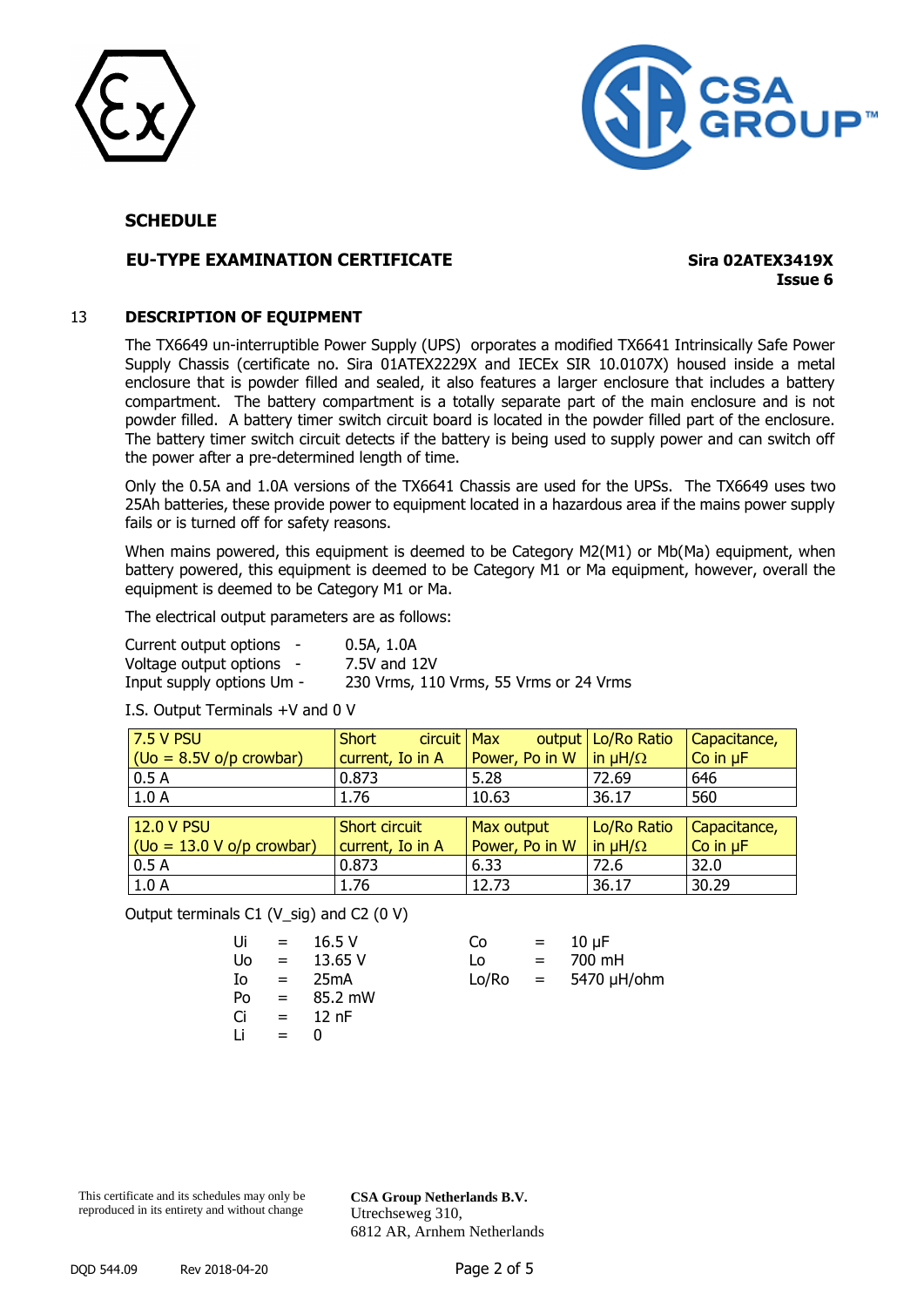



### **EU-TYPE EXAMINATION CERTIFICATE Sira 02ATEX3419X**

**Issue 6**

Output terminals C3 (I\_sig) and C2 (0 V)

| Ui        | $\mathbf{r} = \mathbf{r}$ | 16.5V                | Ci    |                           | $=$ 12 nF         |
|-----------|---------------------------|----------------------|-------|---------------------------|-------------------|
| Pi        | $=$                       | 0.3 W                | Li    | $=$                       | O                 |
| <b>Uo</b> | $=$                       | 13.65 V              | Co    |                           | $= 10 \mu F$      |
| Ιo        | $\mathbf{r} = \mathbf{r}$ | 213.6 mA, transient  | Lo    | $\mathbf{r} = \mathbf{r}$ | 9.4 mH            |
| Ιo        | $\mathbf{r} = \mathbf{r}$ | 105.4 mA, continuous | Lo/Ro |                           | $= 312 \mu H/bhm$ |
| Po        | $=$                       | 1.25 W               |       |                           |                   |

Relay contact terminals P1 (common), P2 (Normally closed) and P3 (Normally open)

Ui = 90 V Ii = 0.25 A Pi = 3.0 W

### **Switch terminals T1 and T2**

Connect to a volt free switch

$$
\begin{array}{ccc}\nUi & = & 0 \ V \\
Ii & = & 0 \ A \\
Pi & = & 0 \ W\n\end{array}
$$

**Variation 1** - This variation introduced the following changes:

- i. To permit the circuits to be modified to allow the equipment to be powered from a nominal 55 Vdc power source as an alternative to the mains power supply; therefore, the input voltage, Um, for this version is changed to 55 Vdc.
- ii. The use of a re-settable regulator circuit that resets the crowbar circuits if they are triggered by electrical noise or spurious transients is authorised.
- iii. The recognition that the breaking current value, In, of fuses F1 and F4 is to be reased to 5 A.
- iv. The value of fuse F8 has been authorised to be reased to 250 mA, in addition, the power rating of resistor R40 is raised to 2 W.

**Variation 2** - This variation introduced the following change:

i. The crowbar circuits to be modified to rease the operational voltage and speed, the value of the output resistor R26 has been also changed; the electrical parameters for the power supplies are modified as follows:

| $\sqrt{7.5}$ V PSU     | <b>Short circuit</b>         | Max output                 | L <sub>o</sub> /R <sub>o</sub> Ratio | Capacitance,    |
|------------------------|------------------------------|----------------------------|--------------------------------------|-----------------|
| $(8.5 V o/p$ crowbar)  | current, I <sub>o</sub> in A | Power, P <sub>o</sub> in W | in $\mu H/\Omega$                    | $Co$ in $\mu$ F |
| 0.5A                   | 0.873                        | 5.28                       | 72.69                                | 646             |
| 1.0A                   | 1.76                         | 10.63                      | 36.17                                | 560             |
| <b>12.0 V PSU</b>      | <b>Short circuit</b>         | <b>Max output</b>          | L <sub>o</sub> /R <sub>o</sub> Ratio | Capacitance,    |
| $(13.0 V o/p$ crowbar) | current, I <sub>o</sub> in A | Power, P <sub>o</sub> in W | in $\mu H/\Omega$                    | $Co$ in $\mu$ F |
| 0.5A                   | 0.873                        | 6.33                       | 72.6                                 | 32.0            |
| 1.0A                   | 1.76                         | 12.73                      | 36.17                                | 30.29           |

This certificate and its schedules may only be reproduced in its entirety and without change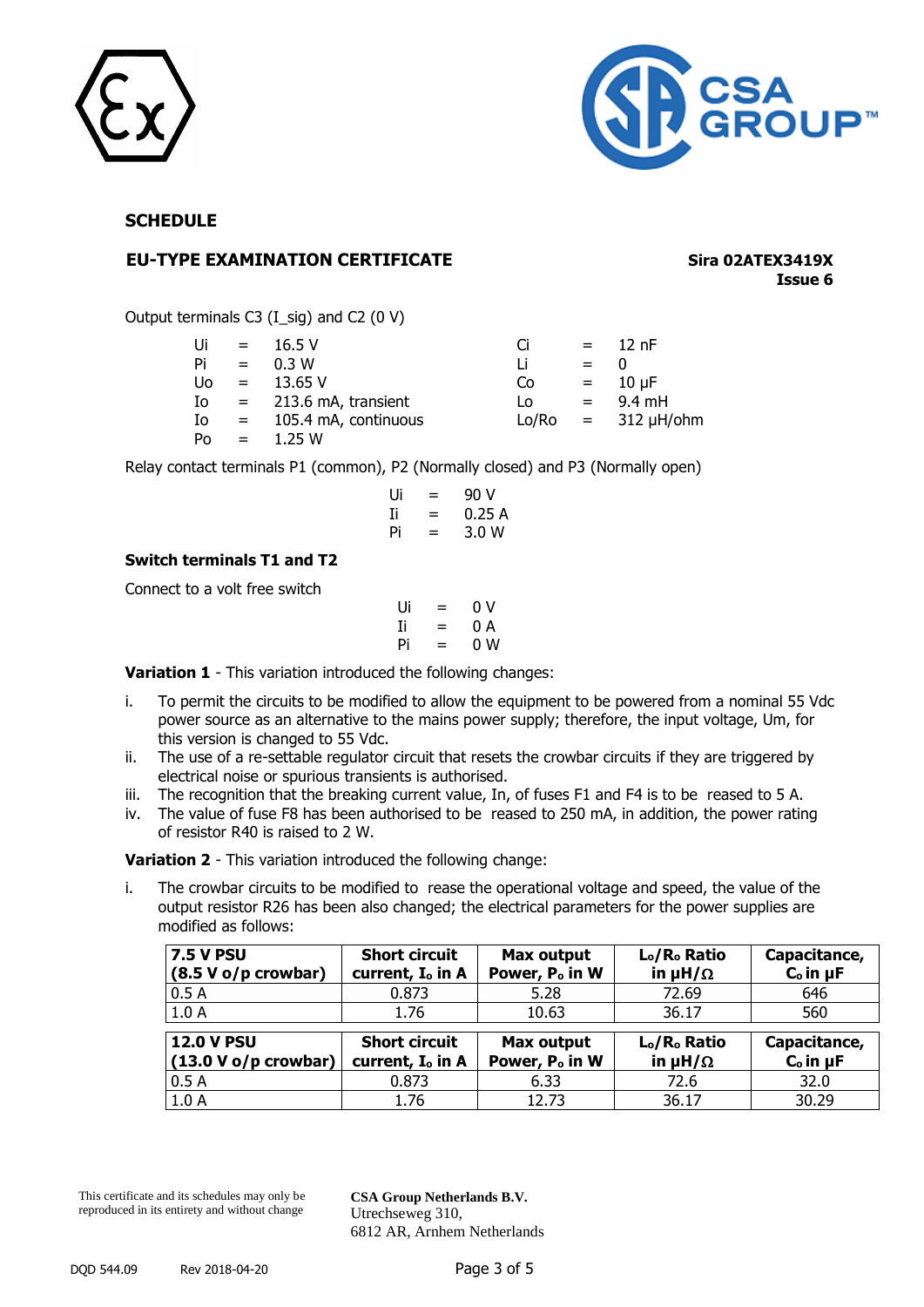



### **EU-TYPE EXAMINATION CERTIFICATE Sira 02ATEX3419X**

**Issue 6**

**Variation 3** - This variation introduced the following changes:

- i. The introduction of a revised printed circuit board (PCB) that orporates salvage modifications that include the removal of two capacitors and the connection of a third capacitor using insulated wire links is recognised.
- ii. The introduction of salvage modifications to the re-settable regulator is endorsed.

**Variation 4** - This variation introduced the following changes:

i. The re-settable regulator is authorised to be modified.

**Variation 5** - This variation introduced the following changes:

i. Following appropriate re-assessment to demonstrate compliance with the requirements of the EN 60079 series of standards, the documents originally listed in section 9, EN 50014:1997 (amendments 1 and 2), EN 50020:2002, EN 50017:1998, EN 50019:1994 and EN 50303:2000, were replaced by those currently listed, the markings in section 12 were updated accordingly, as a result of the re-assessment, Special Conditions for Safe Use were introduced and therefore an 'X' suffix was added to the certificate number.

### 14 **DESCRIPTIVE DOCUMENTS**

### 14.1 **Drawings**

Refer to Certificate Annexe.

### 14.2 **Associated Sira Reports and Certificate History**

| Issue          | <b>Date</b>       | <b>Report number</b> | <b>Comment</b>                                                                                                                                                                                                                                                                                                                                                                                                                                                                                                                                                                                |
|----------------|-------------------|----------------------|-----------------------------------------------------------------------------------------------------------------------------------------------------------------------------------------------------------------------------------------------------------------------------------------------------------------------------------------------------------------------------------------------------------------------------------------------------------------------------------------------------------------------------------------------------------------------------------------------|
| 0              | 28 April 2003     | R52A8386A            | The release of the prime certificate.                                                                                                                                                                                                                                                                                                                                                                                                                                                                                                                                                         |
| 1              | 25 June 2003      | R52A9995A            | The introduction of Variation 1                                                                                                                                                                                                                                                                                                                                                                                                                                                                                                                                                               |
| $\overline{2}$ | 3 November 2004   | R52A11948A           | The introduction of Variation 2                                                                                                                                                                                                                                                                                                                                                                                                                                                                                                                                                               |
| 3              | 3 November 2004   | R52A11035A           | The introduction of Variation 3                                                                                                                                                                                                                                                                                                                                                                                                                                                                                                                                                               |
| $\overline{4}$ | 4 April 2005      | R52A13139A           | The introduction of Variation 4                                                                                                                                                                                                                                                                                                                                                                                                                                                                                                                                                               |
| 5              | 10 September 2010 | R22160C/00           | This Issue covers the following changes:<br>All previously issued certification was rationalised<br>into a single certificate, Issue 5, Issues 0 to 4<br>referenced above are only intended to reflect the<br>history of the previous certification and have not<br>been issued as documents in this format.<br>The introduction of Variation 5.<br>٠                                                                                                                                                                                                                                         |
| 6              | 31st October 2019 | 2729                 | Transfer of certificate Sira 02ATEX3419X from Sira<br>Certification Service to CSA Group Netherlands<br>B.V.,<br>EC Type-Examination Certificate in accordance<br>with 94/9/EC updated to EU Type-Examination<br>Certificate<br>accordance<br>with<br><b>Directive</b><br>in<br>2014/34/EU. (In accordance with Article 41 of Directive<br>2014/34/EU, EC Type-Examination Certificates referring to<br>94/9/EC that were in existence prior to the date of application<br>of 2014/34/EU (20 April 2016) may be referenced as if they<br>were issued in accordance with Directive 2014/34/EU. |

This certificate and its schedules may only be reproduced in its entirety and without change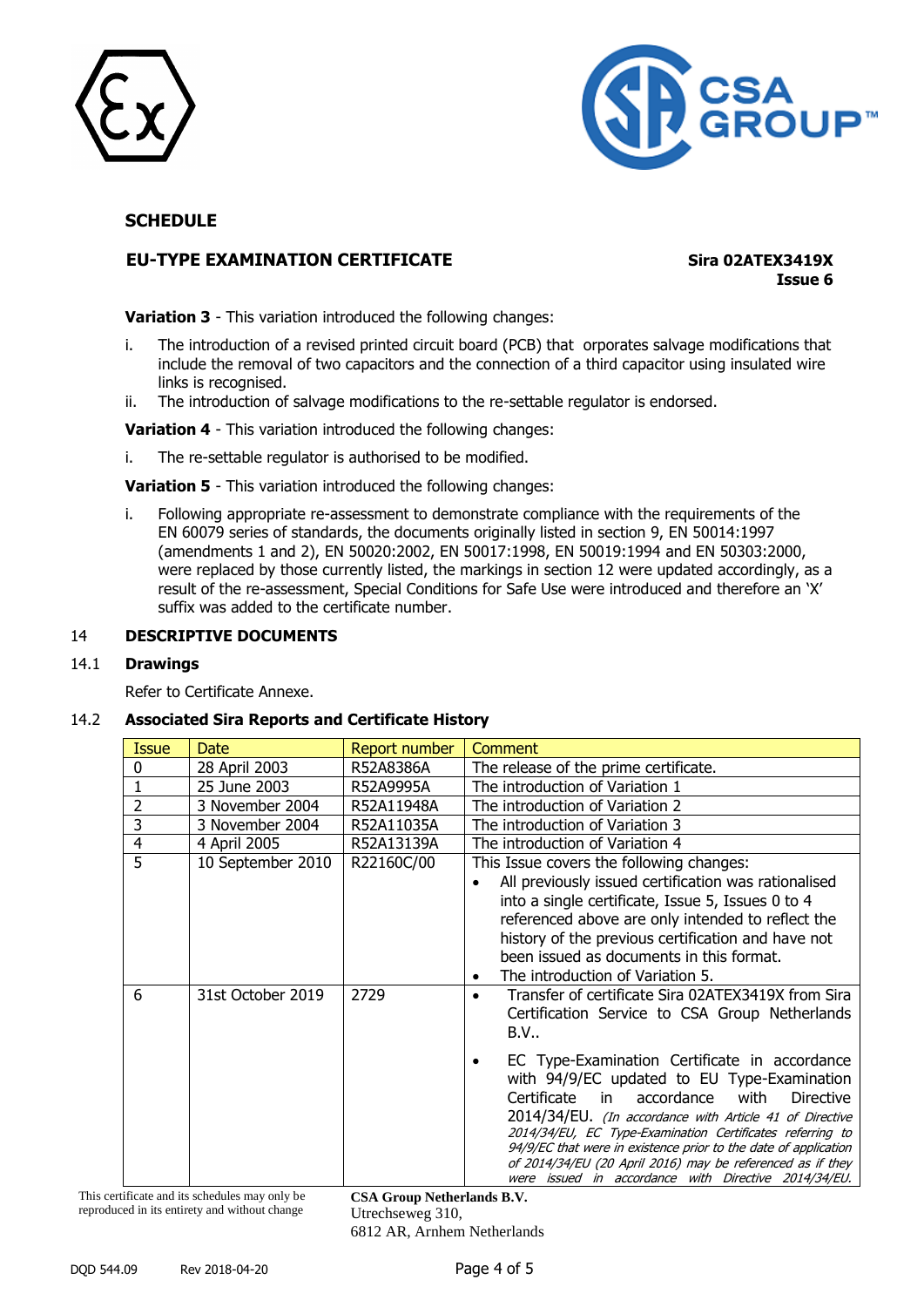



### **EU-TYPE EXAMINATION CERTIFICATE Sira 02ATEX3419X**

# **Issue 6**

|  | 20 April 2016.) | Variations to such EC Type-Examination Certificates may<br>continue to bear the original certificate number issued prior to |  |
|--|-----------------|-----------------------------------------------------------------------------------------------------------------------------|--|

### 15 **SPECIAL CONDITIONS FOR SAFE USE** (denoted by X after the certificate number)

15.1 All cables used for external connections shall be made by use of suitably certified Ex e cable glands, the use of conduit is not permitted.

### 16 **ESSENTIAL HEALTH AND SAFETY REQUIREMENTS OF ANNEX II** (EHSRs)

The relevant EHSRs that are not addressed by the standards listed in this certificate have been identified and individually assessed in the reports listed in Section 14.2.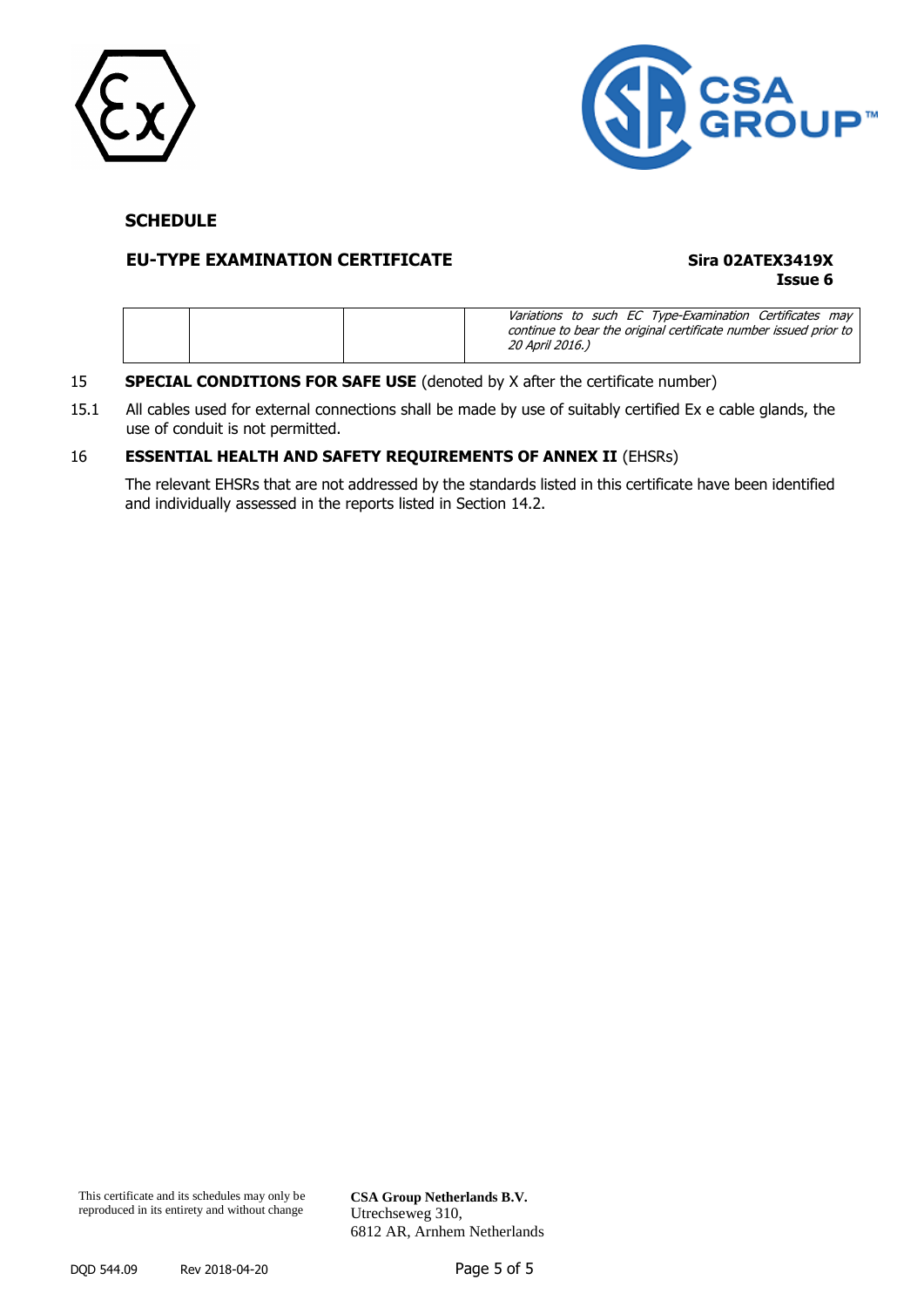# **Certificate Annexe**



| Certificate Number: Sira 02ATEX3419X |                                     |
|--------------------------------------|-------------------------------------|
| Equipment:                           | <b>TX6649 25Ah UPS Power Supply</b> |
| <b>Applicant:</b>                    | <b>Trolex Limited</b>               |

### **Issue 0**

| Drawing No. | <b>Sheet</b> | Rev. | <b>Date</b> | <b>Description</b>                                            |
|-------------|--------------|------|-------------|---------------------------------------------------------------|
| P5531-02-05 | $1$ of $1$   | A    | 08 Apr 03   | TX6649 series PSU, general arrangement                        |
| P5531.65    | $1$ of $1$   | B    | 18 Nov 02   | IS output terminal board, PCB artwork, UPS                    |
| P5531.49    | $1$ of $1$   | B    | 18 Nov 02   | Mains input terminal board, PCB artwork                       |
| P5531.61    | $1$ of $2$   | С    | 15 Apr 03   | Power supply, certified circuit diagram and parts list        |
| P5531.61    | $2$ of $2$   | B    | 08 Apr 03   | Power supply, certified circuit diagram and parts list        |
| P5531.62.01 | $1$ of $1$   | B    | 18 Oct 02   | PCB bottom layer                                              |
| P5531.62.02 | $1$ of $1$   | В    | 18 Oct 02   | PCB bottom overlay                                            |
| P5531.62.03 | $1$ of $1$   | B    | 18 Oct 02   | PCB inner layer 1                                             |
| P5531.62.04 | $1$ of $1$   | B    | 18 Oct 02   | PCB inner layer 2                                             |
| P5531.62.05 | $1$ of $1$   | В    | 18 Oct 02   | PCB Top layer                                                 |
| P5531.62.06 | $1$ of $1$   | B    | 18 Oct 02   | PCB Top overlay                                               |
| P5531.108   | $1$ of $1$   | А    | 07 Apr 03   | Fuse, potted                                                  |
| P5531.09    | $1$ of $1$   | A    | 26 Mar 03   | Certification labelling                                       |
| P5531-10    | 1 and $2$    | C    | 20 Nov 02   | Battery timer switch certified circuit diagram and parts list |
| P5531.05    | $1$ of $1$   | С    | 04 Sep 02   | Battery timer switch PCB artwork                              |
| P5093.27    | $1$ of $1$   | C    | 21 Jan 97   | Reed relay (RL1)                                              |
| P5531-83    | $1$ of $1$   | A    | 21 Nov 02   | Relay details (RL2) battery switching                         |
| P5531.04    | $1$ of $1$   | C    | 16 Jan 02   | Transformer, 110V, 230V                                       |
| P5531.04.01 | $1$ of $1$   | C    | 16 Jan 02   | Transformer, 24V                                              |

### **Issue 1**

| Drawing No. | <b>Sheet</b> | <b>Rev</b> | <b>Date</b> | <b>Description</b>                                        |
|-------------|--------------|------------|-------------|-----------------------------------------------------------|
| P5531.61*   | $1$ and $2$  | D          | 03 Jun 03   | UPS Master circuit diagram and parts list                 |
| P5531.62.01 | $1$ of $1$   | C          | 12 Jun 03   | PCB bottom layer                                          |
| P5531.62.02 | $1$ of $1$   | C          | 12 Jun 03   | PCB bottom overlay                                        |
| P5531.62.03 | $1$ of $1$   | C          | 12 Jun 03   | UPS, PCB inner layer 1                                    |
| P5531.62.04 | $1$ of $1$   | C          | 12 Jun 03   | PCB inner layer 2                                         |
| P5531.62.05 | $1$ of $1$   | C          | 12 Jun 03   | PCB Top layer                                             |
| P5531.62.06 | $1$ of $1$   | C          | 12 Jun 03   | PCB Top overlay                                           |
| P5531-09    | $1$ of $1$   | B          | 17 Jun 03   | Certification labelling                                   |
| P5531.107   | $1$ and $2$  | A          | 11 Mar 03   | Input regulator and reset circuit diagram, and parts list |
| P5531.106   | $1$ of $1$   | A          | 04 Jun 03   | Regulator reset PCB                                       |
| P5531-02-01 | $1$ of $1$   | C          | 16 Jun 03   | General arrangement, Chassis                              |
| P5531-108   | $1$ of $1$   | B          | 12 Jun 03   | Fuse potted                                               |

### **Issue 2**

| Drawing No. | <b>Sheet</b>                                         | Rev. | Date         | <b>Description</b>     |
|-------------|------------------------------------------------------|------|--------------|------------------------|
| P5531.61    | $\overline{\phantom{a}}$ of $\overline{\phantom{a}}$ |      | 27 Apr<br>04 | UPS circuit diagram    |
| P5531.61    | $\circ$ of $\hat{}$                                  |      | 27 Apr<br>04 | UPS circuit parts list |

### **Issue 3**

| . .<br>-<br>N <sub>O</sub> .<br>Drawing | $\sim$<br>Sheet | Rev. | Date            | Description                                                         |
|-----------------------------------------|-----------------|------|-----------------|---------------------------------------------------------------------|
| חר ו<br><b>D55</b><br>ᆂᄼ                | .ot<br>. .      | A    | 04<br>08<br>Jan | DCF<br>DEE<br>modifications<br>salvage<br>!ssue<br>251.02<br>D<br>∼ |

reproduced in its entirety and without change Utrechseweg 310,

This certificate and its schedules may only be **CSA Group Netherlands B.V.** 6812 AR, Arnhem, **Netherlands**